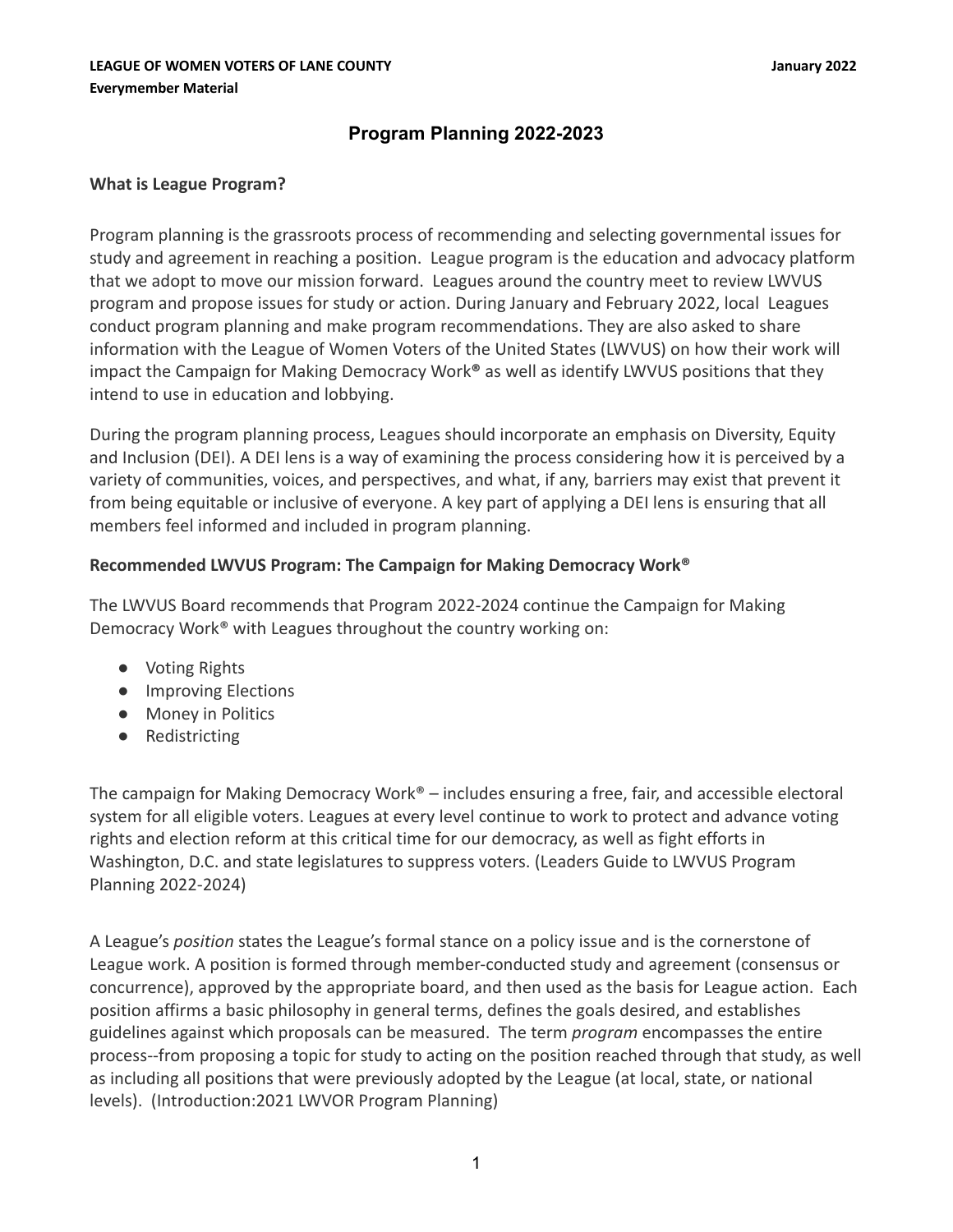### **LEAGUE OF WOMEN VOTERS OF LANE COUNTY January 2022 Everymember Material**

# **LWVUS Report Form**

- 1. Do you support the proposed LWVUS program focus, continuing the Campaign for Making Democracy Work® (which includes Voting Rights, Improving Elections, Redistricting, and Money in Politics? (Yes/No).
- 2. Would you like to recommend another program item, in addition to or instead of the Campaign for Making Democracy Work ®? (Yes/No) *Provide a statement (300 words or less) describing the scope of your recommendation, including a description of the issue area, its importance in advancing the League's mission as well as resources needed to carry out the recommendation.*
- 3. Which areas of the 2020-2022 national program priorities (Voting Rights, Improving Elections, Money in Politics, Redistricting) within the Campaign for Making Democracy Work ® has LWVLC worked on during the current biennium? Circle all that apply.
- 4. Which LWVUS Positions listed below does LWVLC use to act at the state and local level? Please list *all that apply*.

# **LWVUS Positions**

- Citizen's Right to Vote
- DC Self-Government and Full Voting Representation
- Apportionment
- Redistricting
- Money in Politics (Formerly Campaign Finance)
- Selection of the President
- Voter Representation/Electoral Systems \*
- Citizen's Right to Know/Citizen Participation
- Constitutional Amendment Proposals
- Constitutional Conventions
- Individual Liberties
- Public Policy on Reproductive Choices
- Congress
- The Presidency
- Privatization
- United Nations
- Trade
- US Relations with Developing Countries
- Arms Control
- Military Policy and Defense Spending
- Natural Resources
- Resource Management
- Transfer of Federal Public Lands\*
- Air Quality
- Solid Waste
- Nuclear Waste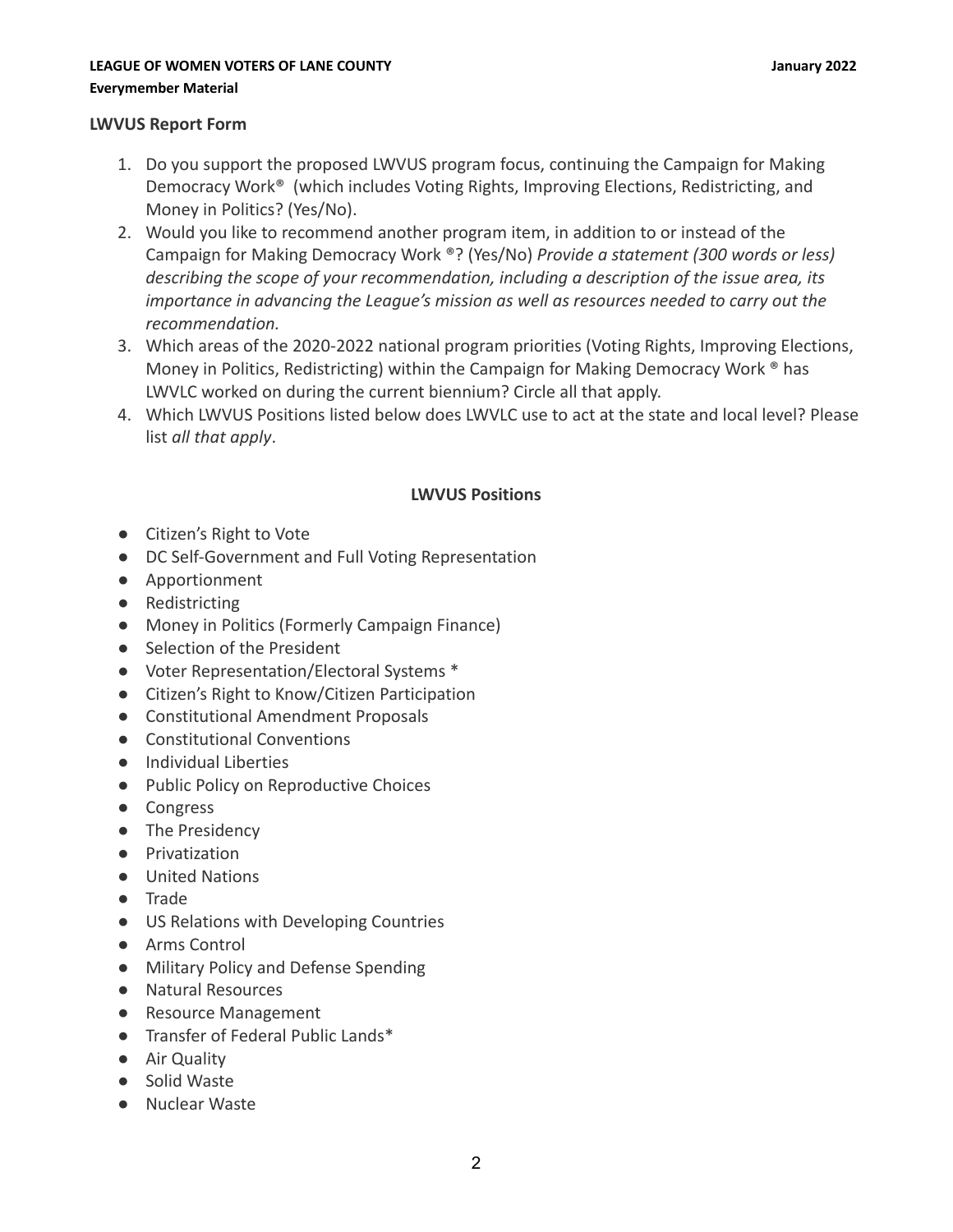#### **LEAGUE OF WOMEN VOTERS OF LANE COUNTY January 2022**

#### **Everymember Material**

- Climate Change
- Water Resources
- Nuclear Issues
- Public Participation
- Agriculture Policies
- Equality of Opportunity
- Employment
- Fair Housing
- Nondiscrimination and Affirmative Action
- Pay Equity
- Equal Rights for Women
- Same Gender Equality
- Education
- Federal Role in Public Education
- Fiscal Policy
- Funding of Entitlements
- Health Care
- Immigration
- Meeting Basic Human Needs
- Income Assistance
- Transportation
- Housing Supply
- Child Care
- Early Intervention for Children at Risk
- Violence Prevention
- Gun Policy
- Urban Policy
- Death Penalty
- Sentencing Policy
- Human Trafficking

\*New position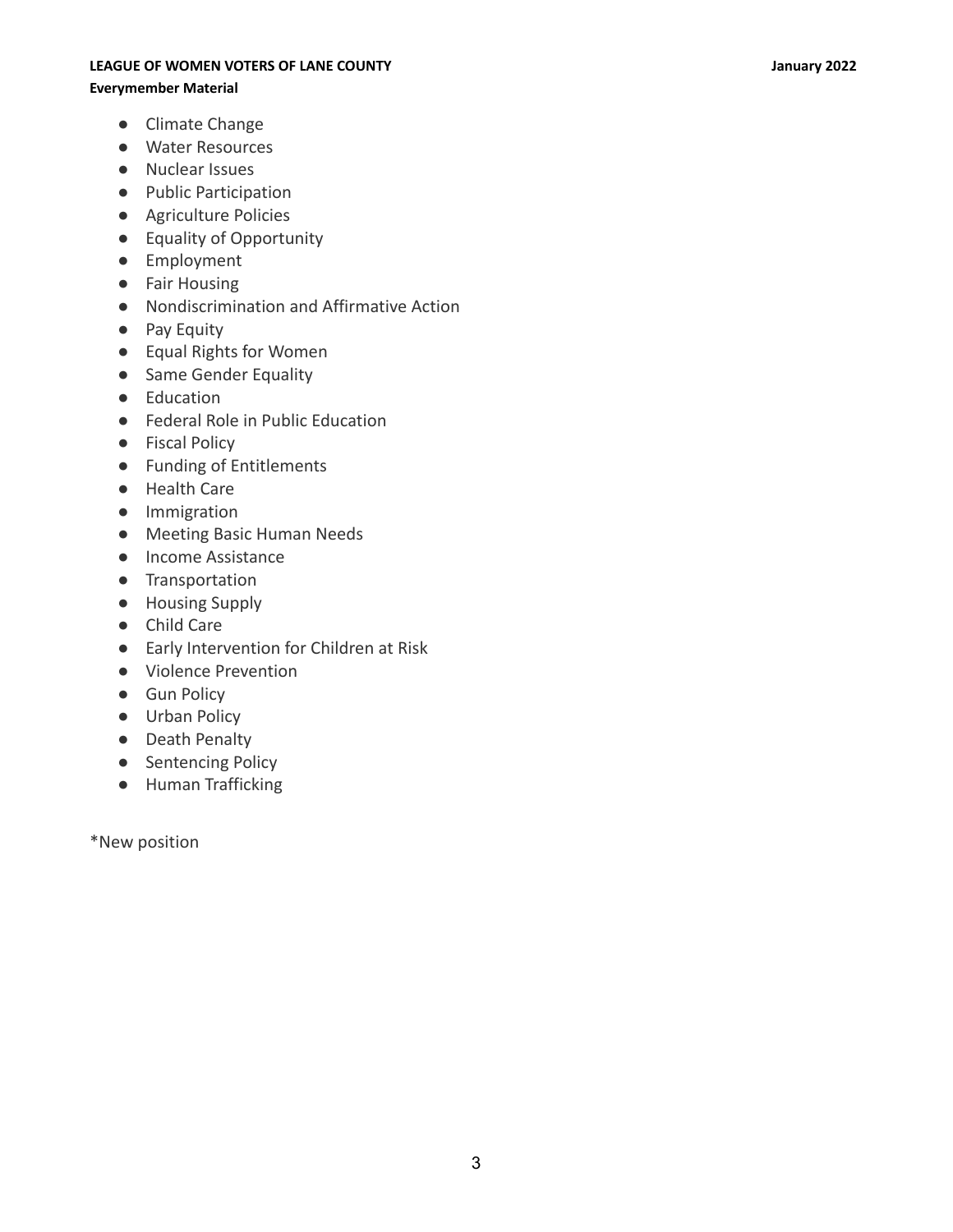# **Program Planning for LWVLC**

# **What Is Program Planning?**

Program planning is the process for identifying issues for study or restudy, review and update, and/or concurrence.

For a local study, a group of members researches and studies a government issue and writes a report. In unit meetings, members discuss the report findings to reach consensus on the issue's policy implication, and then the consensus committee drafts a position statement for Board approval.

Besides consensus, a League may act on a position reached through the concurrence process. This is reserved for those few issues on which further study seems redundant. A League's membership or its board may concur with the recommendations of a task force, a League resource or study committee, decision statements formulated by League boards, or positions reached by other Leagues. An example is the adoption in 2014 by the LWVUS Convention of a state League position on human trafficking.

A League may take action under existing local, state, and national League positions. In these cases, members may want to understand the current local aspects of issues so that their action will be better informed. This does not require a new study. The educational process in this case is called an update. An update can be researching a topic or issue for informational purposes or for updating language.

# **Criteria for Choosing Program**

- Does the issue fall within the Principles of the League of Women Voters? (2021/22 Directory, page 17 )
- How does studying the issue reflect the mission of the League?
- Is the issue of critical importance locally? Is it timely?
- Will the issue generate opportunities for education and advocacy?
- Is the issue a manageable topic to study? Are the members and resources available? Will there be strong member interest?
- Is the issue one that can be addressed by appropriate government action?
- Will the study of the issue help our League link with individuals and organizations that represent different viewpoints, ages, racial or ethnic identities, or other diverse groups that are underrepresented in our League?

# **Presenting the Program Proposal**

Member support for an issue relies on a clear understanding of the study proposal. The proposal should be carefully worded to describe its focus and the scope. The scope may be defined more thoroughly once the study committee is formed. A study committee will be needed for a program proposal to be accepted by the board for recommendation at the annual meeting. The board will look at the proposals and decide if an issue will fit into the following year's work. There may be recommended and nonrecommended items for the membership to act on at the annual meeting.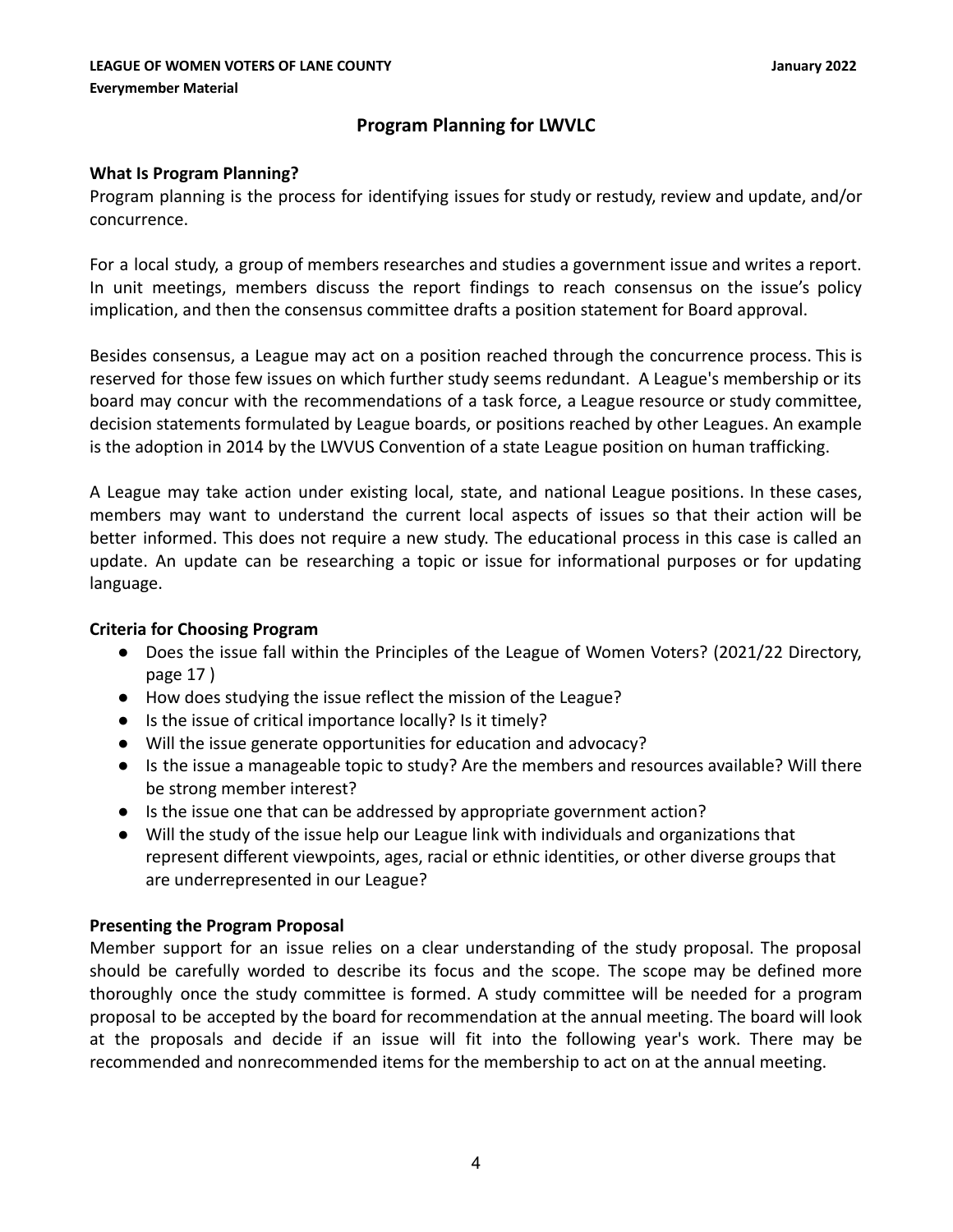# **Giving the Proposed Study's Focus and Scope**

The **focus** is the main statement of the topic to be studied. Wording should be brief and understandable, intent clearly stated, and without implied conclusions. Wording should be general enough to allow flexibility and modification. The **scope** provides a more detailed explanation of the focus, outlining the areas to be explored and the general parameters of the study.

Good examples of focus and scope:

- 1. Focus: "Lane County's implementation of HB2001(Housing Choices) and HB2003 (Housing Needs and Production" Scope: "Examine the Lane County findings from the regional housing analysis and funding for housing and shelter"
- 2. Focus: "Role of the city/county in assuring adequate broadband access for all K-12 students" Scope: "Examine who provides and pays for enhancements in broadband access for public schools"

Program planning gives members and the League the opportunity to balance the pros and cons, assess possible support, and consider the viability of issues. After our January unit meetings in Lane County, the Board will discuss the proposals for local programs and make recommendations for member consideration at the Annual Meeting in April/May.

### **EXISTING PROGRAMS**

When discussing the local program, members must consider existing programs and whether to retain, drop, update the language or restudy them. Following are the definitions for the survey's column headers. They may help members discuss existing programs.

**RETAIN**: means keep position as is; no change.

**DROP**: means to remove the position completely from our list. All further advocacy will be discontinued. It may not be incorporated into the program without a new study. **UPDATE**: means to study the position topic for informational purposes only, with no intention to update the position, only to update the knowledge base for the members. **RESTUDY**: means to undertake a review of the position with the potential to change it.

The current LWVLC program positions are included on the following page. Brief position statements can be found on pages 40-43 of the new LWVLC Directory. More detailed summary of local positions are in the *Issues for Action 2019*. Members that are not able to attend a unit meeting are asked to complete the table and email responses to program@lwvlc.org or mail to the League office 380 Q Street, Ste 250, Springfield, OR 97477. Please also include any suggestions(with focus and scope) that you may have for topics or issues to be considered for Program 2022-2023.

Material prepared by Linda Ferdowsian, edited by Merle Bottge and Carol Hildebrand.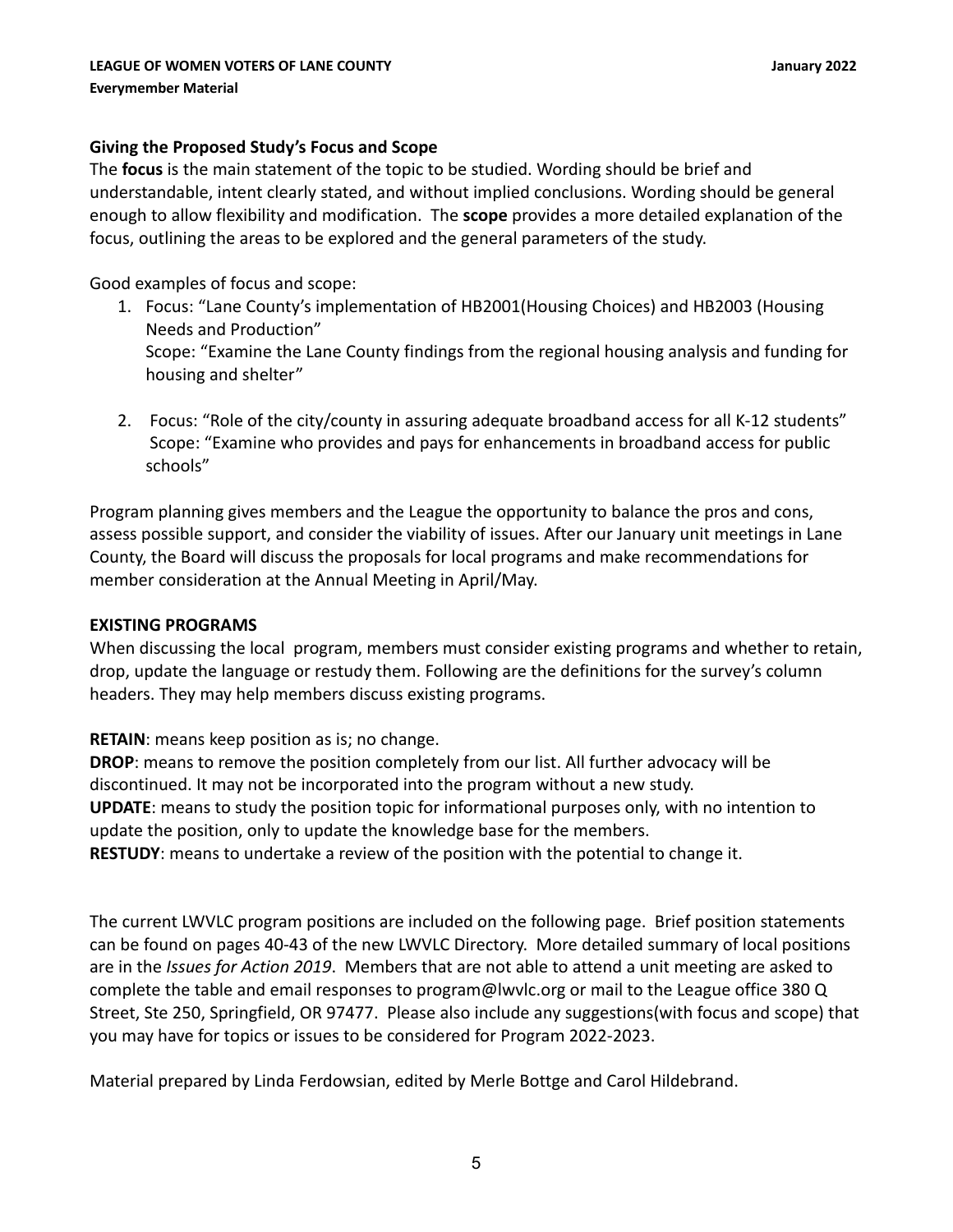# **LWVLC Program**

| <b>Current Positions</b><br><b>GOVERNMENT STRUCTURE AND PROCESS</b><br>Boards, Commissions and Committees<br>Lane County Government<br><b>Urban Services</b><br><b>Structure of Local Government</b> | Retain | Drop | Update | Restudy |
|------------------------------------------------------------------------------------------------------------------------------------------------------------------------------------------------------|--------|------|--------|---------|
| <b>ECONOMIC POLICY</b>                                                                                                                                                                               |        |      |        |         |
| Capital Improvement Financing                                                                                                                                                                        |        |      |        |         |
| <b>Local Government Finance</b>                                                                                                                                                                      |        |      |        |         |
| Sustainable Economic Management                                                                                                                                                                      |        |      |        |         |
| Urban Renewal and Tax Increment Financing                                                                                                                                                            |        |      |        |         |
| <b>COMMUNITY DEVELOPMENT</b><br>Housing<br>Planning and Zoning<br>Sign Control<br>Sustainable Metropolitan Management<br>Transportation                                                              |        |      | - -    |         |
|                                                                                                                                                                                                      |        |      |        |         |
| <b>GOVERNMENTAL SERVICES</b><br><b>Elementary and Secondary School Facilities</b><br><b>Library Services</b><br>Mental Health Services for Adults in Lane County<br>Parklands                        |        |      |        |         |
| <b>NATURAL RESOURCES</b><br>Solid Waste                                                                                                                                                              |        |      |        |         |
| <b>SOCIAL POLICY</b><br><b>Ending Violence in Lane County</b>                                                                                                                                        |        |      |        |         |

\*Please explain any positions that you may want to update or restudy. Is there another issue you think should be considered? Include the focus and scope.

\_\_\_\_\_\_\_\_\_\_\_\_\_\_\_\_\_\_\_\_\_\_\_\_\_\_\_\_\_\_\_\_\_\_\_\_\_\_\_\_\_\_\_\_\_\_\_\_\_\_\_\_\_\_\_\_\_\_\_\_\_\_\_\_\_\_\_\_\_\_\_\_\_\_\_\_\_\_

\_\_\_\_\_\_\_\_\_\_\_\_\_\_\_\_\_\_\_\_\_\_\_\_\_\_\_\_\_\_\_\_\_\_\_\_\_\_\_\_\_\_\_\_\_\_\_\_\_\_\_\_\_\_\_\_\_\_\_\_\_\_\_\_\_\_\_\_\_\_\_\_\_\_\_\_\_\_